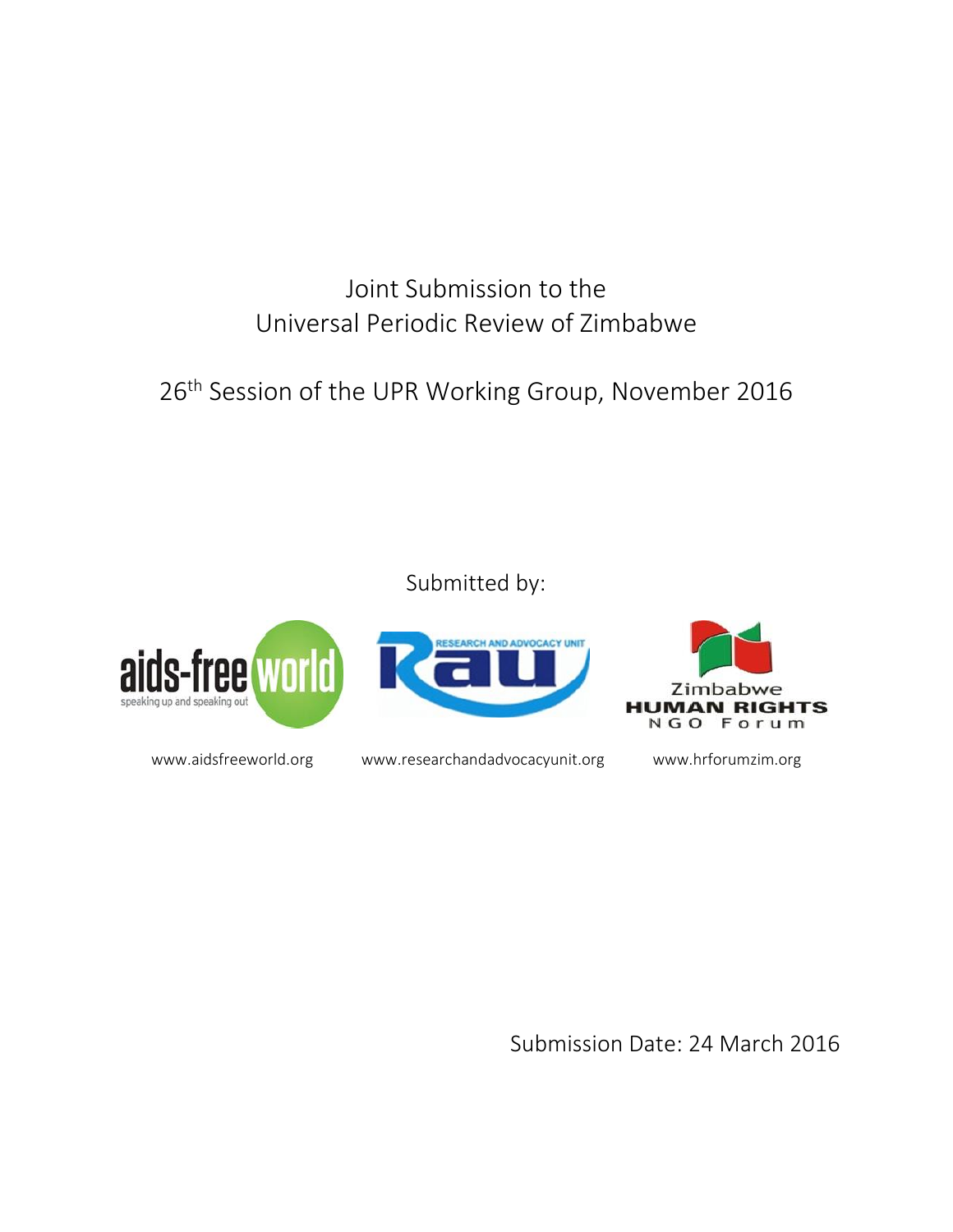2016 Universal Periodic Review of Zimbabwe Joint Submission on Politically Motivated Sexual Violence

#### I. INTRODUCTION

This submission was prepared for the November 2016 Universal Periodic Review of Zimbabwe by a coalition of three non-governmental organizations, AIDS-Free World, Research & Advocacy Unit Zimbabwe and the Zimbabwe Human Rights NGO Forum.

AIDS-Free World is an international advocacy organization committed to speaking up for and with people affected by HIV and AIDS, and speaking out for the more urgent and effective global action needed to subdue the pandemic. To that end, its advocacy includes work on issues affecting women's rights and equality, including addressing sexual violence in all its forms.

Research and Advocacy Unit Zimbabwe ("RAU") was formed in 2006 and is an independent, nonpartisan, non-governmental organization with a mission to provide highquality research on human rights and governance issues, particularly those pertaining to women and children, as empirical evidence for advocacy to influence relevant and appropriate policy change. RAU's authoritative research on women's participation, displacements, elections, and human rights is documented in 150 reports and opinion pieces, as well as four highly acclaimed videos.

The Zimbabwe Human Rights NGO Forum (the "Forum") is a coalition of twenty-one human rights NGOs in Zimbabwe and has been in existence since 1998. The Forum's members are collectively concerned about organized violence and torture in the country perpetuated mainly, though not exclusively, by state agents and their ancillaries. The Forum's members work in areas comprising women's rights, civil and political rights, freedom of expression and the media, gay and lesbian rights, prisoner's rights, anti-corruption, good governance, peace building and non-violent conflict resolution. Information contained in this submission is taken from the record of work carried out in Zimbabwe by RAU and the Forum, and drawn from faceto-face interviews conducted by AIDS-Free World with Zimbabwean victims of politically motivated rape.

The Government of Zimbabwe has failed to adequately investigate and prosecute perpetrators of politically motivated sexual violence for acts that occurred during the 2008 Zimbabwe elections. This has resulted in continued impunity for those who perpetrated these crimes and no justice for the victims. As documented in this report, there are worrisome signs that political violence is resurgent as the next national elections, scheduled for 2018, approach.

This submission details the failure by the Government of Zimbabwe to implement accepted recommendations from the 2011 UPR, and the culture of impunity towards crimes of sexual violence that this failure perpetuates. In particular, by failing to implement UPR recommendations regarding protection mechanisms against gender-based violence, as well as promised new legislative and administrative measures to fill existing gaps in the Government's response to gender-based violence, the Government of Zimbabwe has sent a clear message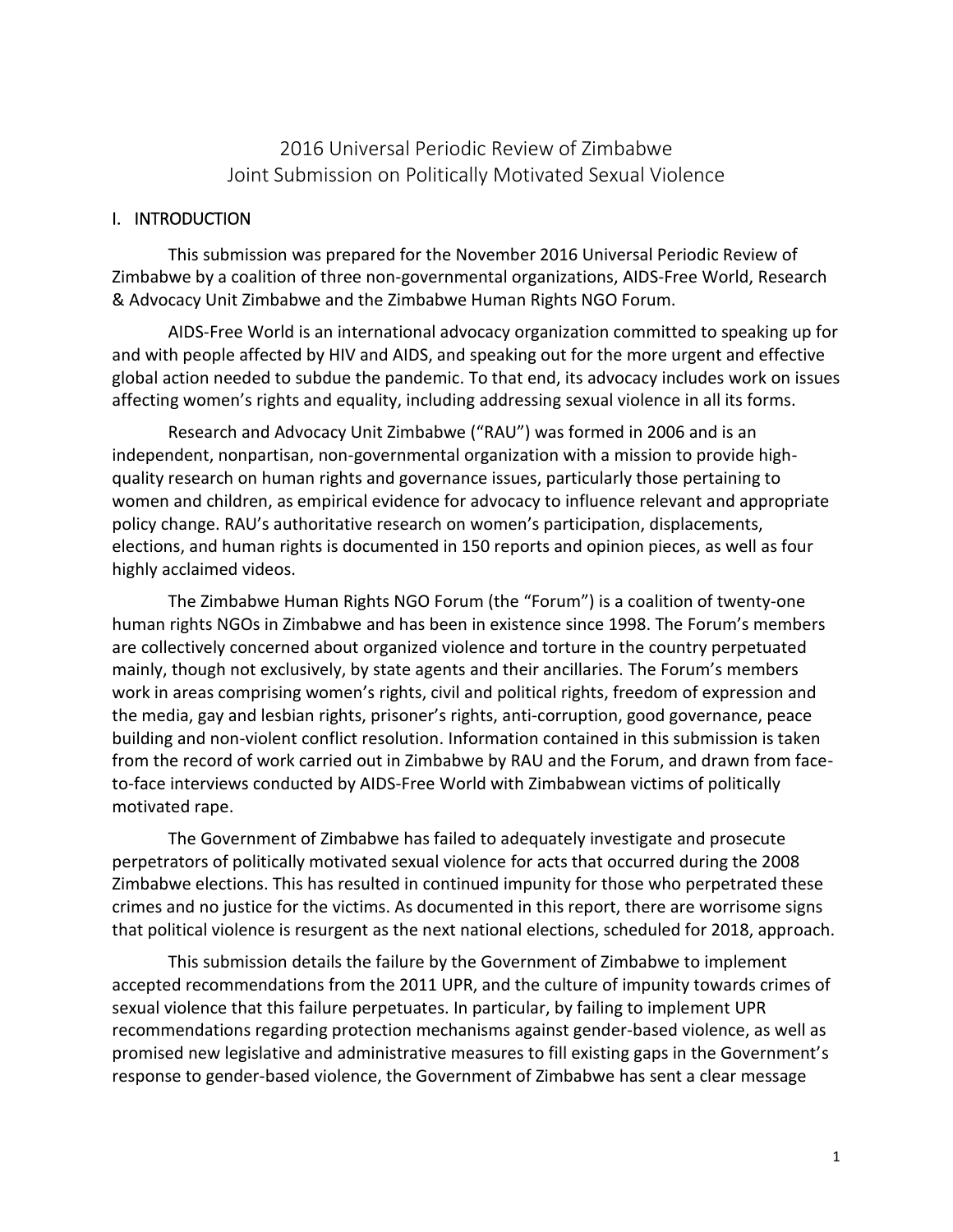that protecting women from sexual violence, and holding perpetrators accountable, is not important.

Additionally, despite its commitment in the 2011 UPR recommendations, the Government of Zimbabwe has failed to operationalize institutions to deal with national healing and reconciliation, most notably the National Peace and Reconciliation Commission.

Finally, this report will show that although the Government of Zimbabwe agreed to engage civil society to implement its 130 accepted recommendations, it has not done so with respect to the investigation of allegations of politically motivated violence, including sexual violence against women, nor with respect to the drafting of the National Peace and Reconciliation Commission Bill.

#### II. THE HUMAN RIGHTS SITUATION ON THE GROUND

 $\overline{a}$ 

In Zimbabwe today, the victims of politically motivated rape and other acts of violence that took place during the 2008 elections are still waiting for justice. This issue was raised at the country's last UPR in 2011 and ignored. Sadly, the continued impunity of perpetrators of politically motivated rape and other serious violations means that violence against women and acts of torture are likely to be repeated in the run-up to the 2018 elections, since perpetrators will feel secure with the knowledge that they won't be held accountable for their crimes.

The fact that perpetrators can act with impunity has already been heard: 799 cases of political violence were reported between July and September of 2015.<sup>1</sup> In December 2015, civil society groups expressed increasing concern that politically motivated acts of violence continued.<sup>2</sup> In January 2016, the Zimbabwe Peace Project reported that youth were still being used to coerce people to support the ruling Zimbabwe African National Union – Patriotic Front (ZANU PF) political party. $3$  And members of a new opposition party, the Zimbabwe People First party, were abducted and beaten by known ZANU PF youths.<sup>4</sup> Despite making a report to the police, no further action to investigate the case or arrest perpetrators was made.

In order to bring an end to political violence and intimidation, including the horrific, widespread and systematic sexual violence that took place in 2008, the Government of Zimbabwe must hold perpetrators accountable. Zimbabwe must live up to its prior UPR commitments particularly to protect women from gender-based violence, so as to end the cycle of crimes and human rights violations that pervade each election cycle, and commit to become a thriving democracy, where the rule of law is respected and followed.

<sup>&</sup>lt;sup>1</sup> "Quarterly Political and Human Rights Violations Report: July - September 2015", Zimbabwe Human Rights NGO Forum, October 2015, page 16.

<sup>2</sup> Moses Matenga, "Human Rights Group bemoans increased cases of violence", *NewsDay*, December 10, 2015.

<sup>3</sup> Stephen Jakes, "Youth used as political guns in Zimbabwe", *Buluwayo24 News*, January 31, 2016.

<sup>4</sup> Wongai Zhangazha, "Maiming of Opposition Activists Evokes memories", *Free & Fair Zimbabwe Election*, February  $1<sup>st</sup>$  2016.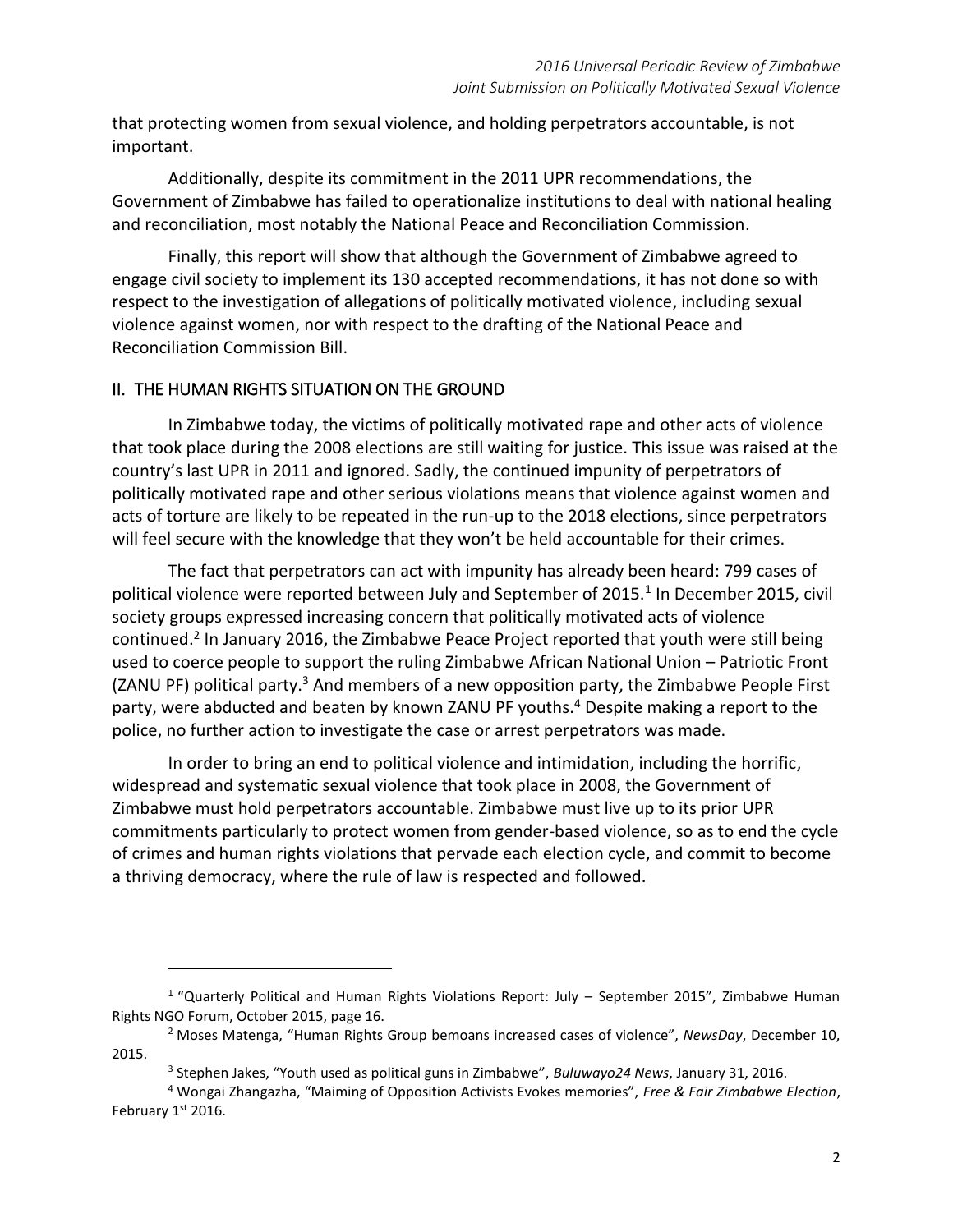# III. FOLLOW-UP TO 2011 UPR REVIEW

During the 2011 UPR Review, the [Government of Zimbabwe received 177](http://www.upr-epu.com/ENG/country.php?id=261)  [recommendations](http://www.upr-epu.com/ENG/country.php?id=261) and accepted 130 of these. Among the accepted recommendations, we have identified three areas where Zimbabwe's failure to follow through on the recommendations has allowed politically motivated violence to continue: 1) the implementation of mechanisms to eliminate gender-based violence; 2) the creation of institutions for national healing and reconciliation; and 3) meaningful involvement of civil society and international organizations in the implementation of UPR 2011 recommendations.

## **1) Mechanisms to eliminate gender-based violence**

## 2011 Accepted UPR Recommendations:

*"Elaborate and implement where gaps exist, legislative and administrative measures to outlaw discrimination against women and eliminate gender-based violence."* (recommendation #93.32 by South Africa)

*"Strengthen protection mechanisms against gender-based violence."*  (recommendation #93.39 by Angola)

*"Consolidate the mechanisms to protect women against all forms of violence"*  (recommendation #93.40 by Morocco)

By accepting recommendations to implement measures that protect women against all forms of violence, and specifically to strengthen protection mechanisms against gender-based violence, the Government of Zimbabwe committed itself to protecting the rights of women and holding perpetrators accountable. Unfortunately, its failure to investigate wide-spread, politically motivated sexual violence during the 2008 Presidential elections demonstrates that these recommendations have not been taken seriously. With perpetrators continuing to enjoy impunity for their crimes, the Government of Zimbabwe cannot be found to have upheld its commitment to fill existing gaps in its response to gender-based violence.

Zimbabwe's failure to live up to its commitments in this area is not solely through the UPR. As a state party to the Convention for the Elimination of All Forms of Discrimination Against Women, as well as the Protocol to the African Charter on Human and People's Rights on the Rights of Women in Africa, Zimbabwe has an international obligation to protect women from all forms of violence, including sexual violence. The Government's failure to investigate and prosecute credible claims is therefore a direct violation of Zimbabwe's international and regional obligations, as well as its UPR commitments.

It is evident that Zimbabwe lacks the political will to act on this issue, as only a handful of cases involving politically motivated rape have been pursued in the past eight years. One which was widely reported on was that of Lovemore Manenji in 2009. Manenji was a ZANU PF activist and election agent who was prosecuted and convicted in 2009 for the politically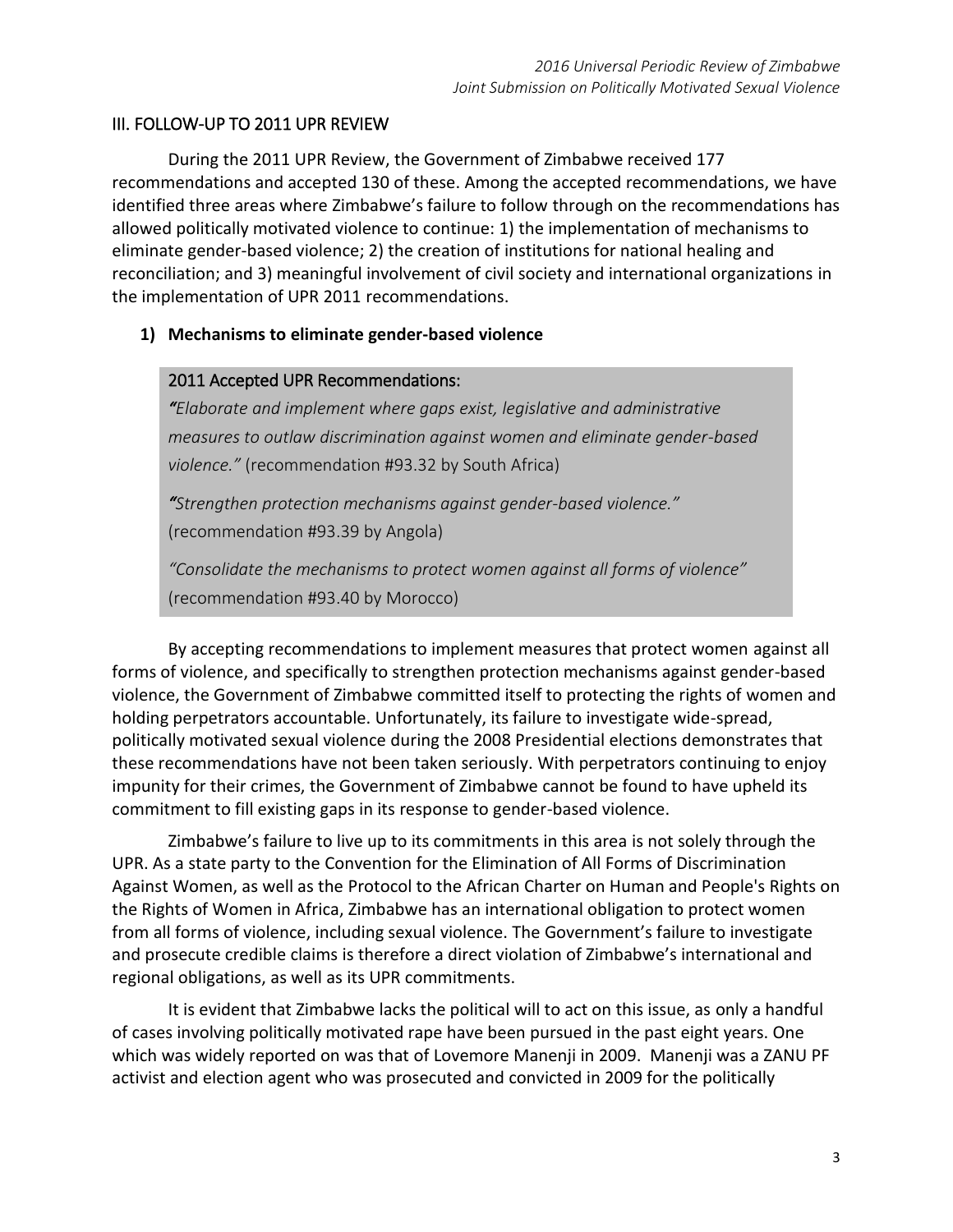motivated rape of the wife of a prominent MDC-T activist.<sup>5</sup> However the vast majority of cases involving politically motivated rape are not brought to trial, or even investigated.

In 2012, Zimbabwe was reviewed by the Committee on the Elimination of All Forms of Discrimination against Women (CEDAW).<sup>6</sup> One of CEDAW's recommendations was for the Government of Zimbabwe to put in place measures to prevent and address politically motivated violence against women. Despite this recommendation, four years later, the Government of Zimbabwe has taken no action to prevent or address politically motivated rape through the provision of access to justice for victims.

The credibility of the allegations of politically motivated rape during the 2008 elections is not in question and can be confirmed in a number of different ways: i) witness testimonies compiled by legal professionals; ii) corroborating medical affidavits of the injuries suffered by victims; and iii) NGO reports.

# *i. Witness Testimonies*

With a coalition of legal professionals, AIDS-Free World collected affidavits from seventy women who were victims of politically motivated sexual violence in 2008. The affiants provided specific details, including dates and time of day when the attacks occurred. While some were raped by unknown assailants, many were able to identify their rapists, as well as other members of their communities who witnessed or encouraged the attackers. Nearly every affiant was a member of the MDC, a supporter, or a woman closely related to an MDC member.<sup>7</sup> It is evident from these affidavits that victims were targeted for rape because of their political affiliation to, or support of, the MDC.

The victims were interviewed by trained legal experts and had the services of interpreters to ensure that information was accurately captured. Of the 31 women who attempted to report their rapes to the police, 13 said that the police did nothing at all or explicitly refused to write a report. Another five reported that the police took reports but did not investigate the crimes in any way.<sup>8</sup> The remainder of the women were too frightened or intimidated to report their attacks, particularly because they understood that the attackers had the support of the government.

# *ii. Corroborating Medical Affidavits*

Some of the women interviewed by AIDS-Free World were able to access medical assistance. These victims were examined by local doctors who produced medical affidavits

 $\overline{a}$ 

<sup>5</sup> For mention of the Manenji case, see: Tichaona Sibanda, "Father of Murdered Boy Speaks Out", *Nehanda Radio*, February 26, 2013.

<sup>&</sup>lt;sup>6</sup> "Concluding observations of the Committee on the Elimination of Discrimination against Women", Committee on the Elimination of Discrimination against Women, Fifty-first session, 13 February – 2 March 2012. Page 6, paragraph (d).

<sup>&</sup>lt;sup>7</sup> "Electing to Rape. Sexual Terror in Mugabe's Zimbabwe", AIDS-Free World, 2009, page 12.

<sup>8</sup> Ibid, page 26.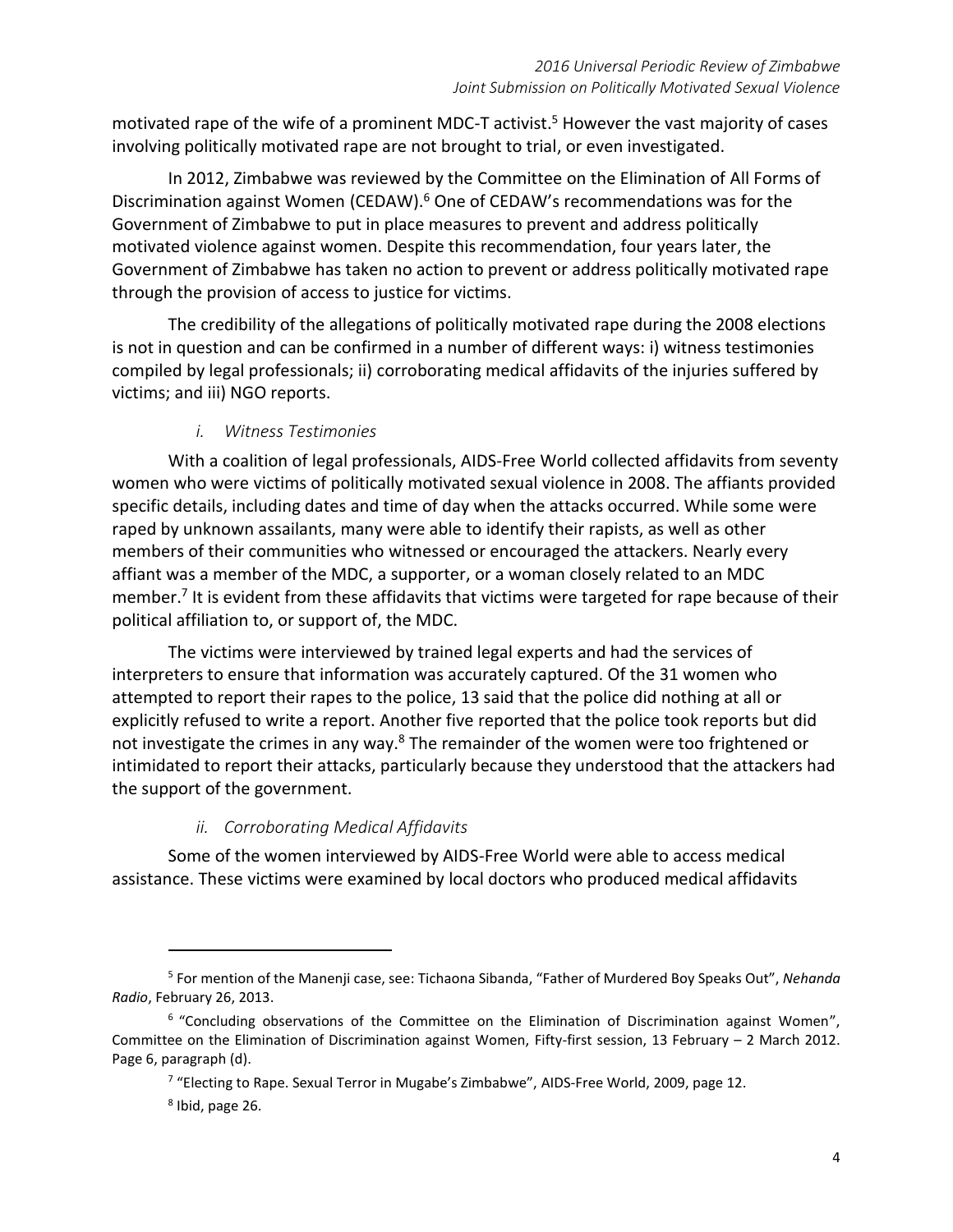attesting to their injuries.<sup>9</sup> RAU, Zimbabwe Association of Doctors for Human Rights (ZADHR) and the Doors of Hope Development Trust (a support group composed of victims of politically motivated rape in 2008) produced a study on politically motivated rapes based on the sworn affidavits and medical examinations of women who had been raped because of their political activities or their husbands' involvement in politics.<sup>10</sup> The medical affidavits corroborate witness accounts of beatings and gang rapes.

### *iii. NGO Reports*

A number of local and international NGO's independently reported on the issue of the 2008 politically motivated rapes, as did several media organizations.<sup>11</sup> For example, the UN Integrated Regional Information Networks reported on the rapes, including detailed interviews with some of the victims.<sup>12</sup> RAU and ZADHR reported that they interviewed and treated 27 victims of politically motivated rapes that occurred in the 2008 election period.<sup>13</sup> The International Coalition on the Responsibility to Protect reported that in March 2008, rape was perpetrated against leaders and supporters of the opposition by security services and ZANU PF militia.<sup>14</sup>

In 2011, RAU lobbied representatives from Zimbabwe's Ministry of Health, the Ministry of Women and the Ministry of Justice, Legal & Parliamentary Affairs, notifying them of the politically motivated rapes and the ongoing harm caused to the victims.

In response to the meetings, the Government of Zimbabwe, through its Ministry of Health (then Minister Dr. Henry Madzorera) promised to create a multi-ministerial committee to provide assistance to survivors. Four years on, the committee is yet to be set up and victims have not received any assistance from the Government of Zimbabwe. The Government of Zimbabwe acknowledged that the rapes occurred, but argued that MDC supporters or affiliated women were not the only victims. RAU offered to document the experiences of ZANU PF supporters or affiliated women who suffered politically motivated rape, however, the Ministry of Women Affairs wrote to RAU stating that for security reasons such interviews would not be possible. In 2012, a conference was convened, involving civil society actors and senior Government of Zimbabwe officials, where the issue of politically motivated rapes was discussed once more. Key government officials represented at this conference included the Ministry of Women Affairs, Gender & Community Development, the Ministry of Justice & Legal Affairs and

 $\overline{a}$ 

<sup>&</sup>lt;sup>9</sup> Supra, page 51.

<sup>&</sup>lt;sup>10</sup> "No Hiding Place: Politically Motivated Rape of Women in Zimbabwe", Research and Advocacy Unit, December 2010.

<sup>11</sup> "Rape, Zimbabwe's Silent Political Weapon", *The Africa Report*, July 29, 2013. See also, Chris McGreal "Mugabe's men bring rape and torture to Harare suburbs", *The Guardian*, June 20, 2008. See also, Sebastian Berger, "Robert Mugabe's supporters used rape as a weapon in election". *The Telegraph*, December 10, 2009.

<sup>12</sup> "Tortured, Raped and Forgotten", *IRIN News*, September 23, 2008.

<sup>&</sup>lt;sup>13</sup> "Politically Motivated Rape in Zimbabwe", Research and Advocacy Unit, 2011, page 11.

<sup>&</sup>lt;sup>14</sup> "Crisis in Zimbabwe", International Coalition on the Responsibility to Protect, 2008.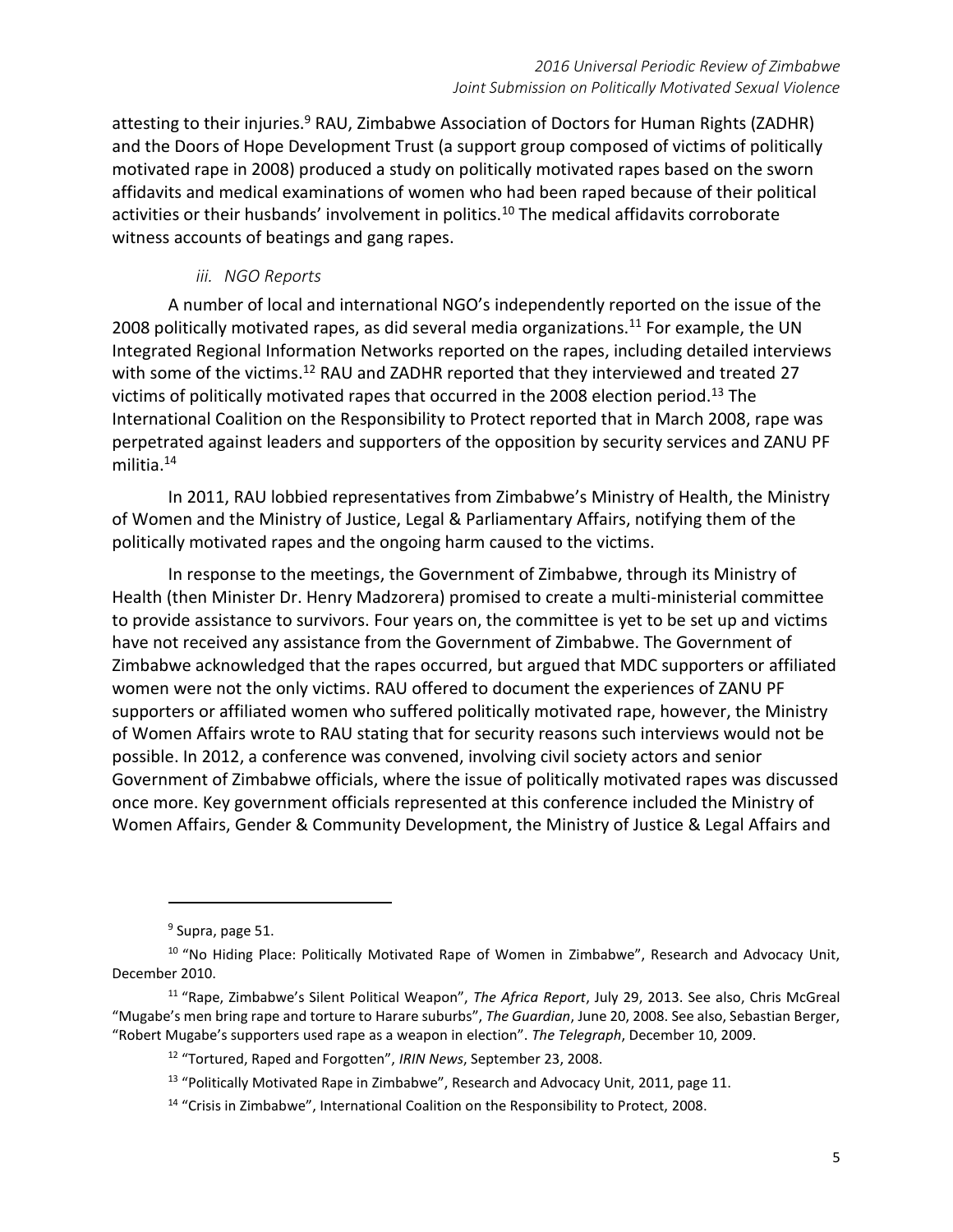the Attorney General's Office.<sup>15</sup> Despite these interventions by civil society, and a wealth of corroborating information, the Government of Zimbabwe did not take any action to investigate the politically motivated rape.

In 2015, the NGO Forum engaged in efforts to hold perpetrators of some of the 2008 politically motivated violence financially liable. The NGO Forum brought a total of 19 civil cases before the courts, with most plaintiffs awarded some damages. None of these cases, however, involved criminal accountability, and none of these cases involved sexual violence.

### **2) Institutions for national healing and reconciliation**

#### 2011 Accepted UPR Recommendations:

 $\overline{a}$ 

*"Ensure the Organ for National Healing, Reconciliation and Integration be able to fully implement its mandates based on truth, reconciliation and forward-looking approaches."* (recommendation #93.28 by Indonesia)

*"Pursue relentlessly the implementation of the national priorities, initiatives and commitments, especially the national process of healing and reconciliation as well as the creation of a Human Rights Commission."* (recommendation #93.12 by Democratic Republic of the Congo)

In the 2011 UPR, the Government of Zimbabwe accepted recommendations to create and set up three institutions to give effect to the national priority of healing and reconciliation: the Organ for National Healing and Reconciliation (ONHRI), the National Peace & Reconciliation Commission (NPRC) and the Zimbabwe Human Rights Commission (ZHRC). To date, only the ZHRC has been created and is pursuing its mandate, while the ONRHI and NPRC are already four years overdue in terms of being operationalized. Further, the Minister for the ONHRI was present at the 2012 conference on violence against women mentioned above, but did not take any decisive action in ensuring that victims of politically motivated rape receive the assistance they require.

The NPRC was called for in the 2013 Constitution, but a draft bill to fund and operationalize the Commission remains under discussion in Parliament. While it is possible that the draft bill will change before it becomes law, in its current form, the NPRC already has significant problems. In fact, the NPRC's current proposed structure violates a number of international standards adopted by the UN General Assembly in 1993 to frame and guide the work of national human rights institutions (known as the "UN Paris Principles for National

<sup>&</sup>lt;sup>15</sup> In relation to the 2008 politically motivated rapes, the Attorney General's Office provided the following response, it "reiterated its commitment to prosecution without fear or favor" and the Ministry of Home Affairs responded "that people should feel free to report cases of politically motivated rape". "Women and Peace Conference: An end to sexual violence against women and girls", Musasa Project Zimbabwe, 29-30 November 2012, page 16-17.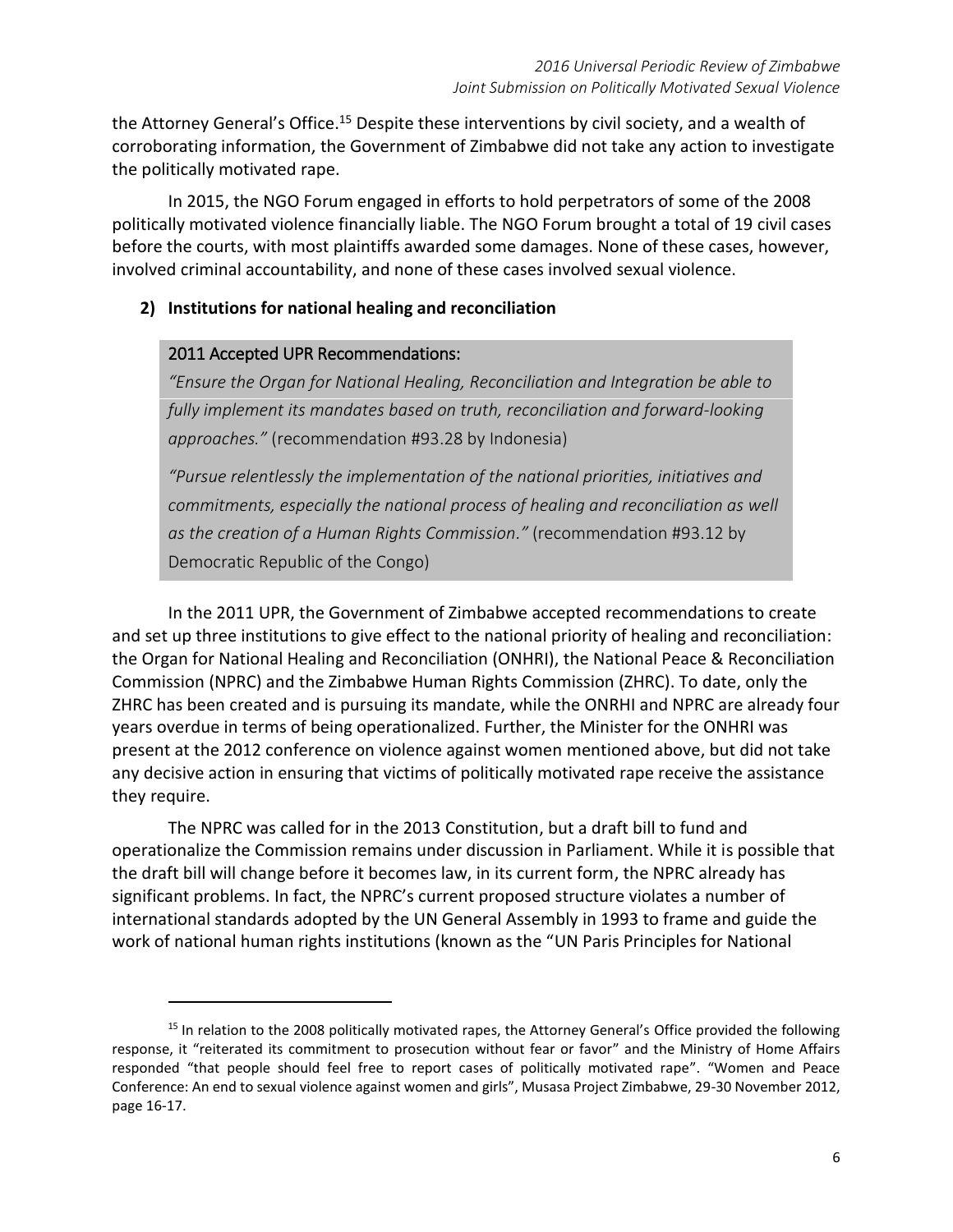Human Rights Institutions"). That proposed structure, as well as a flawed nomination process, undermines the NPRCs mission in five ways: 16

## *i. A failure to nominate experienced leaders*

The Commissioners and Chairperson nominated by President Mugabe lack relevant experience related to the work of peace and reconciliation.<sup>17</sup> According to the Constitution, members of the NPRC must be selected for their knowledge, understanding and experience in mediation, peace-building, conciliation, conflict prevention and post-conflict reconciliation. <sup>18</sup> It is commendable that the Government of Zimbabwe, following pressure from civil society, has replaced the previously appointed chair of the NPRC, Bishop Emeritus Ambrose Moyo, with a chairperson who has the constitutionally required legal qualifications.<sup>19</sup> However, many of the remaining appointees lack relevant experience<sup>20</sup> and have no real public record of speaking out about human rights abuses or injustices. All are politically connected to the ruling ZANU PF party. 21

# *ii. The NPRC will not be independent and impartial*

The NPRC will report to the Minister of National Healing, Peace and Reconciliation (Section 9, NPRC Bill), a position currently held by ZANU PF member Phelekezela Mphoko, who also serves as the Vice-President of Zimbabwe. To have the NPRC report to the executive branch run by the ZANU-PF, which has been directly implicated in many of the illegal acts that occurred during the 2008 elections, would completely compromise the NPRC's impartiality and independence.<sup>22</sup> Any actions taken by the NPRC regarding allegations against ZANU PF party members or members of the executive branch would represent a clear conflict of interest for Minister Mphoko and undermine the credibility of any reports the NPRC would provide to Parliament.

## *iii. The state can interfere in the conduct of investigations*

 $\overline{a}$ 

Section 8 (7) & (10) of the NPRC Bill allows the Minister to issue a certificate barring disclosure of evidence or documents. Reasons for such a certificate are allowed to remain vague, and include prejudice to defense, economic interests, internal security or external relations. It is a worrisome clause, as it enables ZANU-PF, through the executive branch, to influence the conduct of investigations and the ability of citizens to access information. Without

<sup>&</sup>lt;sup>16</sup> "Paris Principles: 20 years guiding the work of National Human Rights Institutions", United Nations Office of the High Commissioner.

<sup>&</sup>lt;sup>17</sup> Tony Reeler, "The NPRC Bill: Incompetence or Cynicism?", Research and Advocacy Unit, 2015.

<sup>&</sup>lt;sup>18</sup> Constitution of Zimbabwe Amendment (No. 19) Act, 2008 [Zimbabwe], Act No. 1 of 2009, February 13, 2009. Sections 251 (4) and 251 (2).

<sup>19</sup> Felix Share, "President swears in commissioners", *The Herald Newspaper,* February 25, 2016.

<sup>&</sup>lt;sup>20</sup> Constitution of Zimbabwe Amendment (No. 19) Act, 2008 [Zimbabwe], Act No. 1 of 2009, February 13, 2009. Section 251(2).

<sup>21</sup> Dumisani Nyoni, "Peace Commission Yes But Bob Must Apologise - Mat Politicians", *Radio Voice of the People*, February 28, 2016.

<sup>22</sup> "NPRC Bill is Unconstitutional", *NewsDay*, January 9, 2016.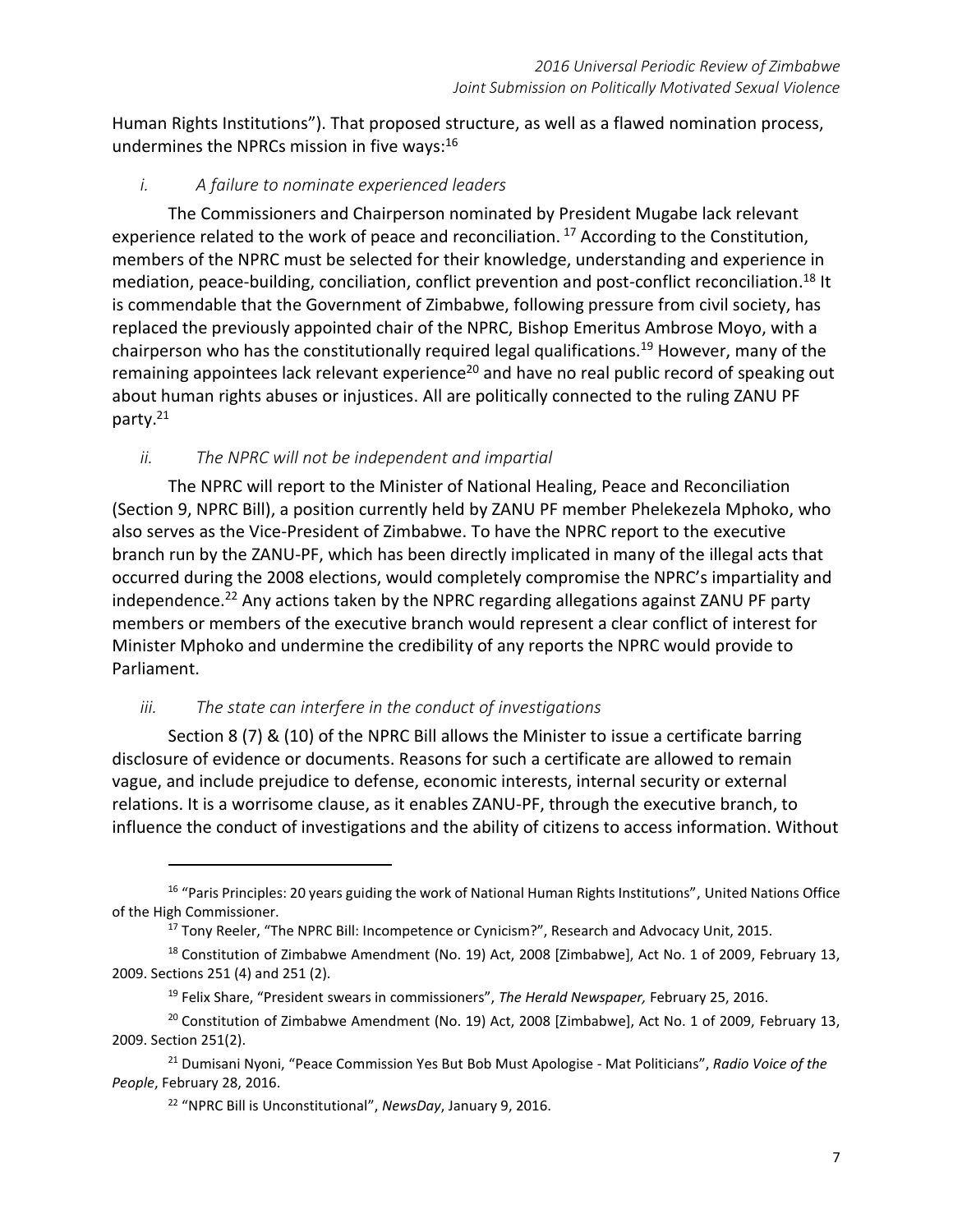full and unfettered disclosure of information relating to past abuses, any hope of reconciliation will be undermined. Such interference will also affect the transparency of the NPRC, undermining its role in bringing national healing and reconciliation to all Zimbabweans. The NPRC should be entrusted to implement its mandate with the full cooperation of all state and non-governmental institutions, and should not have a partisan overseer controlling its actions.

# *iv. The NPRC's scope and mandate are not sufficiently clear to enable it to function effectively.*

The preamble of the NPRC Bill makes no mention of Zimbabwe's contentious and violent past, including the decades-long liberation struggle and the election-related violence from 1985 to date. Through the omission of any mention of the historical injustices that must be addressed by the NPRC, the commission's mandate will remain unclear and its mission malleable to political exigencies. Unless it explicitly tackles Zimbabwe's difficult past, the NPRC will fail to diminish the culture of impunity that has prevailed. Only an explicit mandate can ensure that the NPRC is itself accountable if it refuses to address historical issues; excluding certain issues from its mandate limits any ability to question or appeal the NPRC's operation.<sup>23</sup>

# *v. Transitional justice mechanisms must complement judicial mechanisms for serious crimes*

While national healing and reconciliation bodies such as the NPRC have important roles to play in Zimbabwe, there are egregious crimes where legal accountability must be applied.<sup>24</sup> Truth commissions have their functions in reconciling a nation, but they must be seen as a complementary tool and not the sole approach to address past injustices. For that reason, it is imperative that the NPRC be given the power to refer matters to an appropriate court of law, and the authority to direct the Zimbabwe Republic Police to institute full criminal investigations. For Zimbabwe's cycle of impunity to end, this authority is critical.

Zimbabwe also needs a mechanism to ensure accountability for international crimes. The politically motivated rapes during the 2008 Zimbabwe election campaign, as well as documented incidents of torture, were widespread and systematic, and rose to the level of crimes against humanity.<sup>25</sup> The rapes and widespread acts of violence were planned and carried out as part of a Government of Zimbabwe strategy code-named *Operation:*

 $\overline{a}$ 

<sup>&</sup>lt;sup>23</sup> "...attempts at fostering peace and reconciliation without facing [Zimbabwe's] history, or requiring justice, is pure farce." Tony Reeler, "The NPRC Bill: Incompetence or Cynicism?", Research and Advocacy Unit, 2015.

<sup>&</sup>lt;sup>24</sup> "The rule of law and transitional justice in conflict and post-conflict societies: report of the Secretary-General", UN Security Council, 23 August 2004, S/2004/616.

<sup>&</sup>lt;sup>25</sup> UN General Assembly, Rome Statute of the International Criminal Court (last amended 2010), 17 July 1998, ISBN No. 92-9227-227-6. Article 7(1)(g) states: "Crimes against humanity" include any of the following acts committed as part of a widespread or systematic attack directed against any civilian population, with knowledge of the attack: Rape, sexual slavery, enforced prostitution, forced pregnancy, enforced sterilization, or any other form of sexual violence of comparable gravity" & Article 7(1)(f) torture.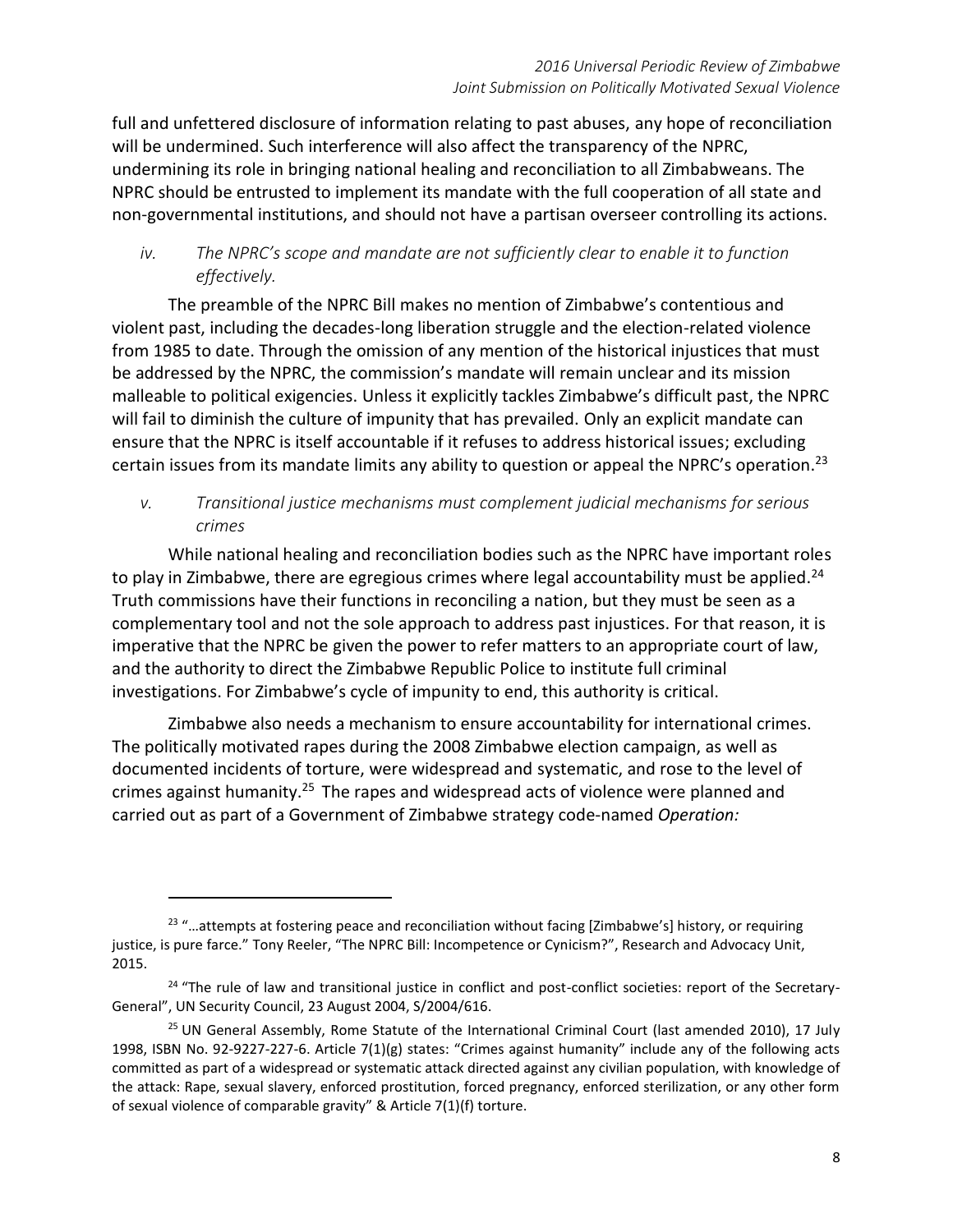Makhavhoterapapi? ("Where did you vote?").<sup>26</sup> As a member of the international community, the Government of Zimbabwe has a responsibility to ensure punishment for perpetrators of crimes against humanity during the 2008 election violence.

Zimbabwe signed the Rome Statute of the International Criminal Court (the "Rome Statute") on July 17, 1998.<sup>27</sup> Though it has not yet ratified the Rome Statute, Zimbabwe has an obligation as a signatory to refrain from acts that would defeat the object and purpose of the treaty.<sup>28</sup> Since the Government has demonstrated that it is unable and unwilling to investigate and prosecute politically motivated rape that constituted crimes against humanity, Zimbabwe must permit state parties to investigate and prosecute international crimes that occurred within its borders, and cooperate with the International Criminal Court and other state parties to the Rome Statute who wish to do so.

### **3) Involvement of civil society**

 $\overline{a}$ 

### 2011 Accepted UPR Recommendation

*"Engage civil society in the process of implementation of UPR recommendations."* (recommendation #93.72 by Poland)

Despite committing to engaging civil society in the implementation of all 130 recommendations from the 2011 UPR cycle, the Government of Zimbabwe has not engaged civil society for the fulfilment of the recommendations cited in this submission or in the drafting of the National Peace and Reconciliation Bill (NPRC Bill).

In response, civil society has been forced to engage in parallel processes to try to influence national healing and reconciliation mechanisms. For example, a network of civil society actors under the National Transitional Justice Working Group ("NTJWG", a member of the Forum) have been working to propose a more constitutionally compliant NPRC Bill.<sup>29</sup>

To this end, the NTJWG has drafted a shadow NPRC Bill which reflects the constitutional aspirations for a National Peace and Reconciliation Commission. The NTJWG has publicly stated its willingness to work with the Government of Zimbabwe to amend the NPRC Bill, but authorities have not responded to this request. The NTWG has shared the shadow bill with

<sup>&</sup>lt;sup>26</sup> "Seeking Justice for Zimbabwe a Case for Accountability Against Robert Mugabe and Others | 1981-2008, Enough Project, July 2008, page 7.

<sup>&</sup>lt;sup>27</sup> "The Rome Statute in the World 119 States Parties, 32 Signatories, 44 Non Signatories (195) As of 10 November 2011", Coalition for the International Criminal Court, page 2.

<sup>&</sup>lt;sup>28</sup> United Nations, Vienna Convention on the Law of Treaties, May 23, 1969, United Nations, Treaty Series, vol. 1155, p. 331. Article 18 (a) "A State is obliged to refrain from acts which would defeat the object and purpose of a treaty when: it has signed the treaty or has exchanged instruments constituting the treaty subject to ratification, acceptance or approval, until it shall have made its intention clear not to become a party to the treaty."

*<sup>29</sup>* "Zimbabwe: Peace and Reconciliation Bill Unconstitutional, Says NTJWG", *AllAfrica.com,* January 10,2016.